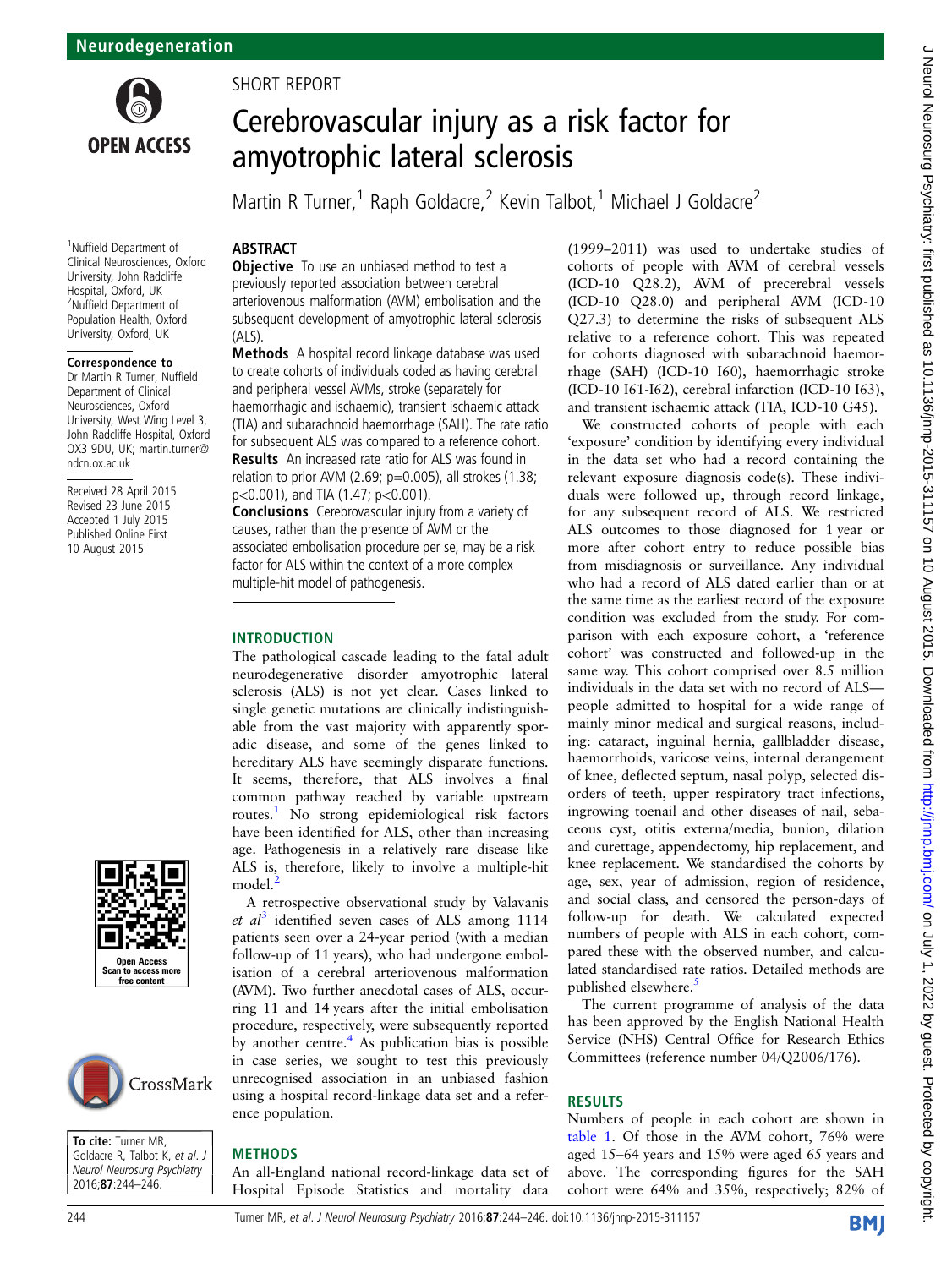<span id="page-1-0"></span>Table 1 Observed numbers (Obs) patients in the cohorts of people with AVM, SAH, stroke, and transient ischaemic attack, who had a subsequent hospital diagnosis of ALS; expected numbers (Exp) based on comparison with the reference cohort; rate ratios and 95% CI

| 'Exposure' disease                          | Obs | Exp   | <b>RR</b> | 95% CI         | p Value    |
|---------------------------------------------|-----|-------|-----------|----------------|------------|
| All AVM $(n=12 220)$ t                      | 9   | 3.3   | 2.69      | 1.23 to 5.12   | $0.005*$   |
| AVM, cerebral vessels<br>$(n=6345)$         | 5   | 1.7   | 2.89      | 1.20 to 6.94   | $0.035*$   |
| AVM, pre-cerebral vessels<br>$(n=872)$      | 1   | 0.3   | 3.95      | 0.10 to 22.04  | 0.623      |
| AVM, peripheral $(n=6640)$                  | 4   | 1.7   | 2.39      | $0.65$ to 6.13 | 0.158      |
| All stroke (n=1 004 289) <sup>+</sup>       | 598 | 450.8 | 1.38      | 1.27 to 1.51   | $< 0.001*$ |
| Haemorrhagic (n=179 717)                    | 84  | 64.8  | 1.3       | 1.04 to 1.62   | $0.019*$   |
| Ischaemic (n=526 575)                       | 306 | 238.2 | 1.31      | 1.16 to 1.47   | $< 0.001*$ |
| Unspecified (n=389 919)                     | 269 | 178.2 | 1.55      | 1.36 to 1.75   | $< 0.001*$ |
| SAH (n=59 227)                              | 28  | 19.1  | 1.47      | 0.98 to 2.13   | 0.053      |
| Transient ischaemic attack<br>$(n=265 676)$ | 243 | 168.4 | 1.47      | 1.29 to 1.68   | $< 0.001*$ |

 $*_{p<0.05}$ .

†Total exceeds constituent groups because the same patient may have a different diagnosis at different admissions. In this circumstance, the researchers have no way of knowing which diagnosis is the most appropriate one. The rate ratio is calculated from the formula (O/E) in the exposure cohort divided by (O/E) in the reference cohort. O/E, Observed numbers/expected numbers.

ALS, amyotrophic lateral sclerosis; AVM, arteriovenous malformation; SAH, subarachnoid haemorrhage

the stroke cohort and 76% of the TIA cohort were aged 65 years and over. All comparisons between these cohorts and the reference cohort were age-standardised, (see Methods Section). As table 1 shows, significantly elevated rate ratios for ALS were observed in the cohorts of people with AVM (all types combined, age-standardised rate ratio (RR) 2.69; 95% CI 1.23 to 5.12; p=0.005). Although analysis in relation to AVM subtypes (cerebral, precerebral and peripheral) showed a significant association only for cerebral vessel AVM, the statistical power from the smaller numbers involved was felt to be too low to draw firm conclusions with regard to location. Increased rate ratios for ALS were also found in relation to stroke (either haemorrhagic or ischaemic RR 1.38; 95% CI 1.27 to 1.51; p<0.001), and TIA (RR 1.47; 95% CI 1.29 to 1.68; p<0.001). The significance of the increased rate ratio observed for ALS in the cohorts of people with SAH was equivocal ( $p=0.053$ ).

#### **DISCUSSION**

Our findings support the published association, albeit small in absolute terms, between the diagnosis of AVM and the subsequent development of ALS, with additional associations noted between ALS and prior non-SAH-related strokes (both ischaemic and haemorrhagic), and TIAs. By considering vascular disease more generally we have previously demonstrated that there is no positive association between ALS and prior ischaemic heart disease. $\frac{6}{3}$  $\frac{6}{3}$  $\frac{6}{3}$ 

Only three of the seven AVM cases in the Valavanis et al series actually presented with cerebral haemorrhage and no patient was said to have had sustained haemorrhage as a result of the procedure. Instead, the feature identified as common to all cases was "a rare AVM architecture characterised by significant perinidal angiogenesis", and the authors speculated that the embolisation procedure might be a significant provoking factor. They linked this to a non-significant  $(p=0.11)$  reduction in serum of the putatively neuroprotective vascular endothelial

growth factor in the patients. Our additional stroke and TIA associations support a much broader common factor for cerebrovascular injury in ALS.

For the 95% of ALS that is apparently sporadic, genetic factors are complex, variable and probably play a much smaller individual role, with additional environmental risk factors contributing to a multiple-hit model. $<sup>2</sup>$  ALS is typically focal in the</sup> location of initial symptoms. A possible association of prior damage to the motor cortex on the subsequent development of ALS was explored in an uncontrolled retrospective observational study, where 18 of 1835 ALS clinic patients had a documented lesion in this area. In four of these, the lesion was an  $AVM$ .<sup>7</sup> In 15 of the 18 cases, the site of first ALS symptoms was contralateral to the lesion-containing hemisphere whereas, in all of the seven AVM cases from Valavanis et al, symptom onset was ipsilateral to the lesion. Furthermore, we have reported a case of ALS where the development of symptoms was directly referable to the site of a cerebral aneurysm, with the hypothesis that the associated cerebrovascular injury acted as a nidus for propagation of pathology.[8](#page-2-0) It is possible that other non-vascular focal pathology, for example, cerebral abscess or encephalitis, might act in the same way, though these were not specifically considered in our study due to the limited specificity and range of ICD coding.

We have previously demonstrated that prior hospital admission for a major head injury or physical trauma is not a risk factor for ALS.<sup>9</sup> This does not, however, exclude other causes of non-traumatic cerebral tissue injury as a contributory factor in the development of ALS in an individual who may be vulnerable for other reasons. Tissue injury might then, in some cases at least, be a final trigger in an 'ALS-primed' system. Production of the protein TDP-43, mislocated cytoplasmic aggregates of which are the defining signature common to nearly all cases of ALS, has been noted to be upregulated as part of the normal cellular response to neuronal injury.<sup>[10](#page-2-0)</sup> Thus, in the light of our findings, we raise the possibility that the activation of cerebral neuronal injury-response pathways, which might occur from a variety of insults, is part of a multiple-hit model of pathogenesis in ALS.

Contributors MRT planned the study and drafted the manuscript; RG undertook the analysis and edited the manuscript; KT edited the manuscript; MJG designed the study and edited the manuscript.

Funding MRT is funded by the Medical Research Council/Motor Neurone Disease Association Lady Edith Wolfson Senior Clinical Fellowship (MR/K01014X/1). The Unit of Health-Care Epidemiology, University of Oxford, was funded by the National Institute for Health Research to build the record linkage data set and design the analytical software used (RNC/035/002). RG and MJG are part-funded by Public Health England.

Competing interests None declared.

Ethics approval English NHS Central Office for Research Ethics Committees (reference number 04/Q2006/176).

Provenance and peer review Not commissioned; externally peer reviewed.

Open Access This is an Open Access article distributed in accordance with the terms of the Creative Commons Attribution (CC BY 4.0) license, which permits others to distribute, remix, adapt and build upon this work, for commercial use, provided the original work is properly cited. See: [http://creativecommons.org/](http://creativecommons.org/licenses/by/4.0/) [licenses/by/4.0/](http://creativecommons.org/licenses/by/4.0/)

#### **REFERENCES**

- Turner MR, Swash M. The expanding syndrome of amyotrophic lateral sclerosis: a clinical and molecular odyssey. [J Neurol Neurosurg Psychiatry](http://dx.doi.org/10.1136/jnnp-2014-308946) 2015;86:667-73.
- Al-Chalabi A, Calvo A, Chio A, et al. Analysis of amyotrophic lateral sclerosis as a multistep process: a population-based modelling study. [Lancet Neurol](http://dx.doi.org/10.1016/S1474-4422(14)70219-4) 2014;13:1108–13.